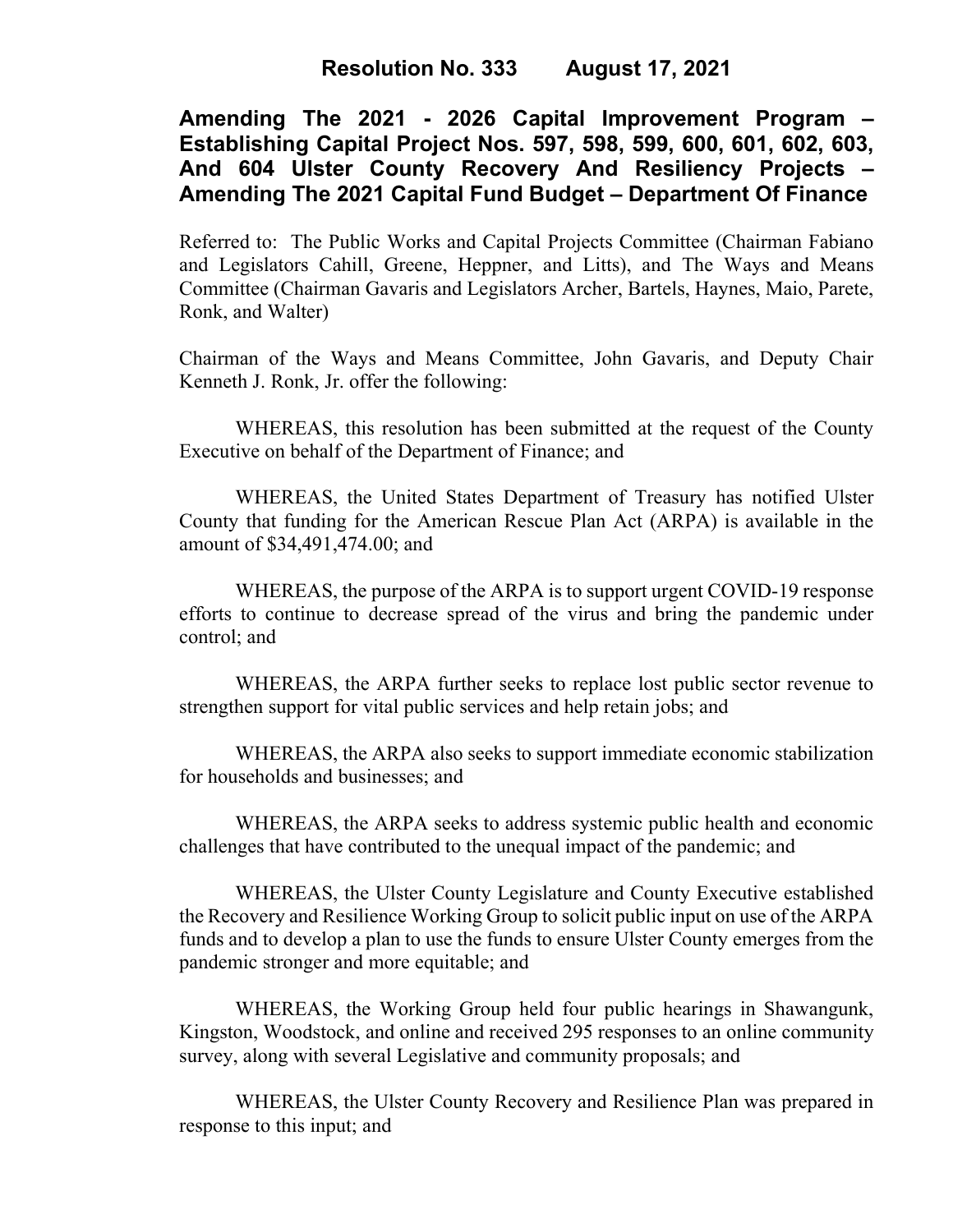#### **- Page 2 -**

#### **Resolution No. 333 August 17, 2021**

## **Amending The 2021 - 2026 Capital Improvement Program – Establishing Capital Project Nos. 597, 598, 599, 600, 601, 602, 603, And 604 Ulster County Recovery And Resiliency Projects – Amending The 2021 Capital Fund Budget – Department Of Finance**

WHEREAS, the Recovery and Resilience Plan has recommended targeted funding in the amount of \$4,500,000.00 to be spent on addressing the Housing crisis in Ulster County; and

WHEREAS, the Recovery and Resilience Plan has recommended targeted funding in the amount of \$5,000,000.00 to be allocated for the purpose of addressing the need for enhanced Mental Health and Addiction Recovery services throughout Ulster County; and

WHEREAS, the Recovery and Resilience Plan has recommended targeted funding in the amount of \$3,000,000.00 to be allocated to assisting Non-Profit, Youth, and Community Programs; and

WHEREAS, the Recovery and Resilience Plan has recommended targeted funding in the amount of \$350,000.00 to be allocated to addressing the Food Security and Access; and

WHEREAS, the Recovery and Resilience Plan has recommended targeted funding in the amount of \$6,000,000.00 to be allocated to Small Business and Economic Recovery; and

WHEREAS, the Recovery and Resilience Plan has recommended targeted funding in the amount of \$6,000,000.00 to be spent on Infrastructure and Trails; and

WHEREAS, the Recovery and Resilience Plan has recommended targeted funding in the amount of \$3,000,000.00 to be spent on Green Home Retrofits and Workforce Development; and

WHEREAS, the Recovery and Resilience Plan has recommended targeted funding in the amount of \$2,400,000.00 to be spent on Emergency Response and Preparedness; and

WHEREAS, it may be necessary for the Commissioner of Finance to transfer funds between these projects if necessary; and

WHEREAS, it is now necessary to fund **amend** the 2021**- 2026 Capital Improvement** program in the amount of \$30,250,000.00; and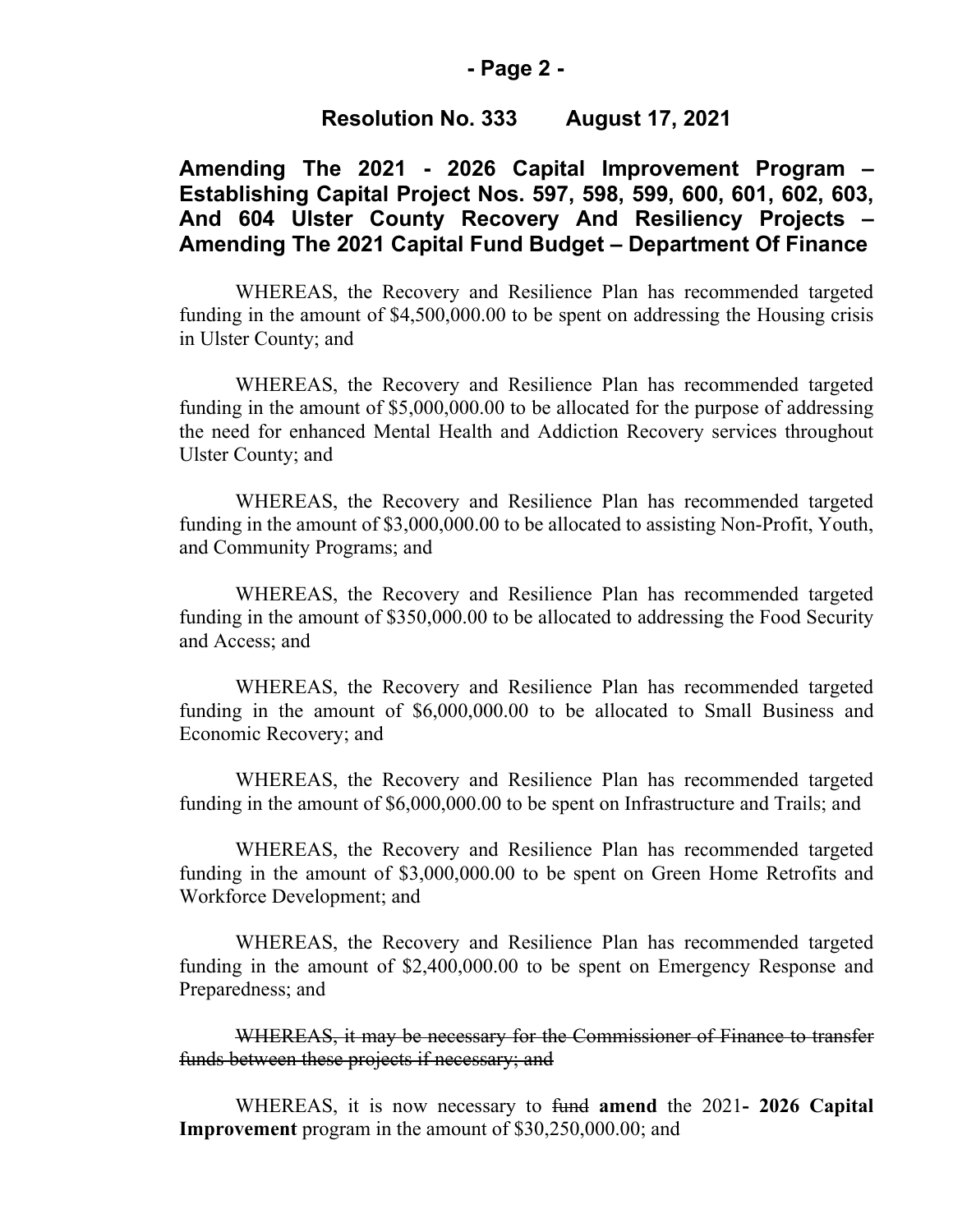#### **- Page 3 -**

### **Resolution No. 333 August 17, 2021**

**Amending The 2021 - 2026 Capital Improvement Program – Establishing Capital Project Nos. 597, 598, 599, 600, 601, 602, 603, And 604 Ulster County Recovery And Resiliency Projects – Amending The 2021 Capital Fund Budget – Department Of Finance**

**WHEREAS, in accordance with Charter Section C-11, the funding for the capital projects proposed herein shall require subsequent Legislative approval; and**

WHEREAS, the Commissioner of Finance requests that Capital Project Nos. 597, 598, 599, 600, 601, 602, 603, and 604 be established and funded in the amount of \$30,250,000.00; now, therefore, be it

RESOLVED, that the 2021-2026 Ulster County Capital Improvement Program is amended as follows:

| <b>AMOUNT</b>  |
|----------------|
| \$4,500,000.00 |
| \$5,000,000.00 |
| \$3,000,000.00 |
| \$350,000.00   |
| \$6,000,000.00 |
| \$6,000,000.00 |
| \$3,000,000.00 |
| \$2,400,000.00 |
|                |

and, be it further,

RESOLVED, that Capital Project Nos. 597, 598, 599, 600, 601, 602, 603, and 604 are hereby established as follows:

|                         | <b>CREATE</b>                                           | <b>AMOUNT</b>    |
|-------------------------|---------------------------------------------------------|------------------|
| Capital Project No. 597 | <b>ARP</b> Housing                                      | \$4,500,000.00   |
| Capital Project No. 598 | ARP Mental Health and<br><b>Addiction Recovery</b>      | \$5,000,000.00   |
| Capital Project No. 599 | ARP Non-Profit, Youth, and<br><b>Community Programs</b> | \$3,000,000.00   |
| Capital Project No. 600 | <b>ARP</b> Food Security and Access                     | 350,000.00<br>S. |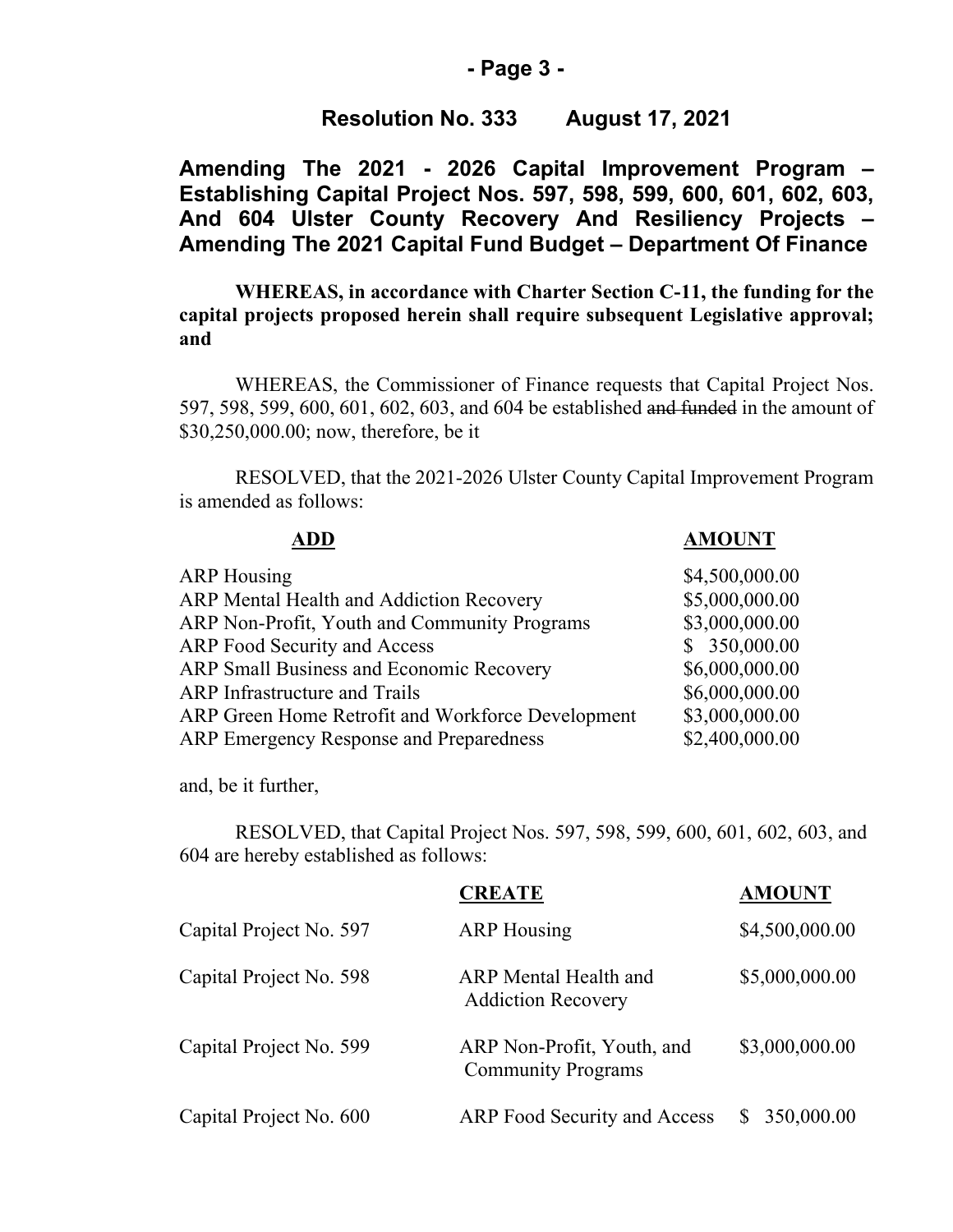#### **- Page 4 -**

## **Resolution No. 333 August 17, 2021**

**Amending The 2021 - 2026 Capital Improvement Program – Establishing Capital Project Nos. 597, 598, 599, 600, 601, 602, 603, And 604 Ulster County Recovery And Resiliency Projects – Amending The 2021 Capital Fund Budget – Department Of Finance**

| Capital Project No. 601 | <b>ARP</b> Small Business and<br><b>Economic Recovery</b> | \$6,000,000.00 |
|-------------------------|-----------------------------------------------------------|----------------|
| Capital Project No. 602 | <b>ARP</b> Infrastructure and Trails                      | \$6,000,000.00 |
|                         | <b>CREATE</b>                                             | <b>AMOUNT</b>  |
| Capital Project No. 603 | ARP Green Home Retrofit and<br>Workforce Development      | \$3,000,000.00 |
| Capital Project No. 604 | ARP Emergency Response and<br>Preparedness                | \$2,400,000.00 |

and, be it further

RESOLVED, the 2021 Ulster County Capital Fund is hereby amended as follows:

|                                                    | <b>INCREASE</b>                               | <del>AMOUNT</del>         |
|----------------------------------------------------|-----------------------------------------------|---------------------------|
| <del>HH.8097.0597.4300.4505  </del><br>$(App. \#)$ | Fees for Professional Services \$4,500,000.00 |                           |
| <del>IIII.8097.0597.3400.4097  </del><br>(Rev. #)  | Federal Aid                                   | \$4,500,000.00            |
| HH.4997.0598.4300.4505<br>$(App. \#)$              | <b>Fees for Professional Services</b>         | \$5,000,000.00            |
| HH.4997.0598.3400.4097<br>(Rev. #)                 | Federal Aid                                   | <del>\$5,000,000.00</del> |
| HH.8997.0599.4300.4505<br>$(App. \#)$              | <b>Fees for Professional Services</b>         | \$3,000,000.00            |
| <del>HH.8997.0599.3400.4097</del><br>(Rev. #)      | Federal Aid                                   | \$3,000,000.00            |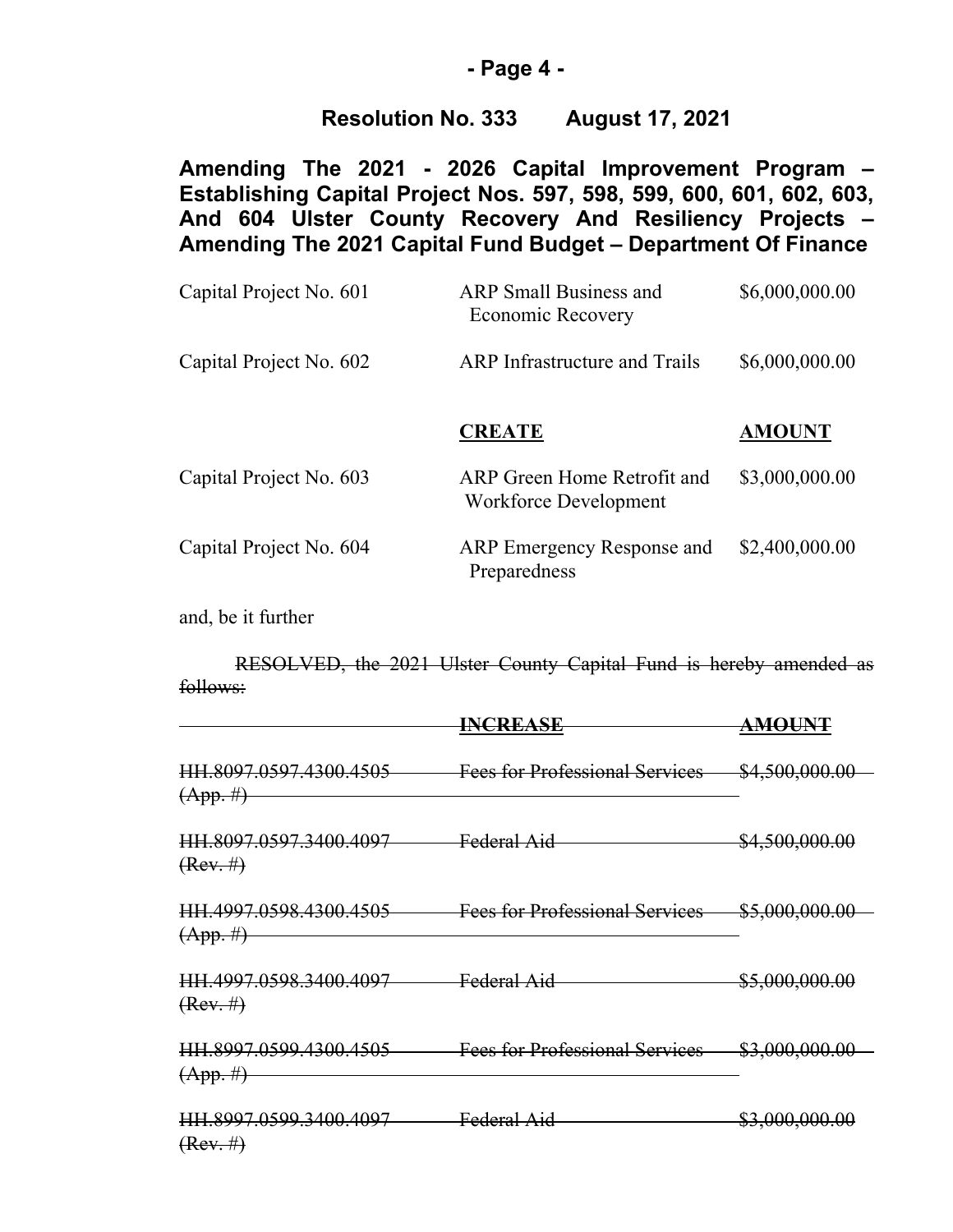### **- Page 5 -**

## **Resolution No. 333 August 17, 2021**

**Amending The 2021 - 2026 Capital Improvement Program – Establishing Capital Project Nos. 597, 598, 599, 600, 601, 602, 603, And 604 Ulster County Recovery And Resiliency Projects – Amending The 2021 Capital Fund Budget – Department Of Finance**

HH.1997.0600.4300.4505 Fees for Professional Services \$ 350,000.00  $(App. \#)$ HH.1997.0600.3400.4097 Federal Aid \$ 350,000.00  $(Rev. #)$ **INCREASE AMOUNT** HH.8097.0601.4300.4505 Fees for Professional Services \$6,000,000.00  $(App. \#)$ HH.8097.0601.3400.4097 Federal Aid  $$6,000,000,000$  $(Rev. #)$ HH.7197.0602.4300.4505 Fees for Professional Services \$6,000,000.00  $(App. \#)$ HH.7197.0602.3400.4097 Federal Aid \$6,000,000.00  $(Rev. #)$ HH.8097.0603.4300.4505 Fees for Professional Services \$3,000,000.00  $(App. \#)$ HH.8097.0603.3400.4097 Federal Aid \$3,000,000.00  $(Rev. #)$ HH.3097.0604.4300.4505 Fees for Professional Services \$2,400,000.00  $(App. \#)$ HH.3097.0604.3400.4097 Federal Aid \$2,400,000.00  $(Rev. #)$ 

**RESOLVED, that funding of the Capital Projects established by this Resolution, and any contracts in excess of \$50,000 or contract amendments which cause such contracts to exceed the aggregate sum of \$50,000, made in connection with such Capital Projects, shall be subject to the further approval of the Ulster County Legislature**,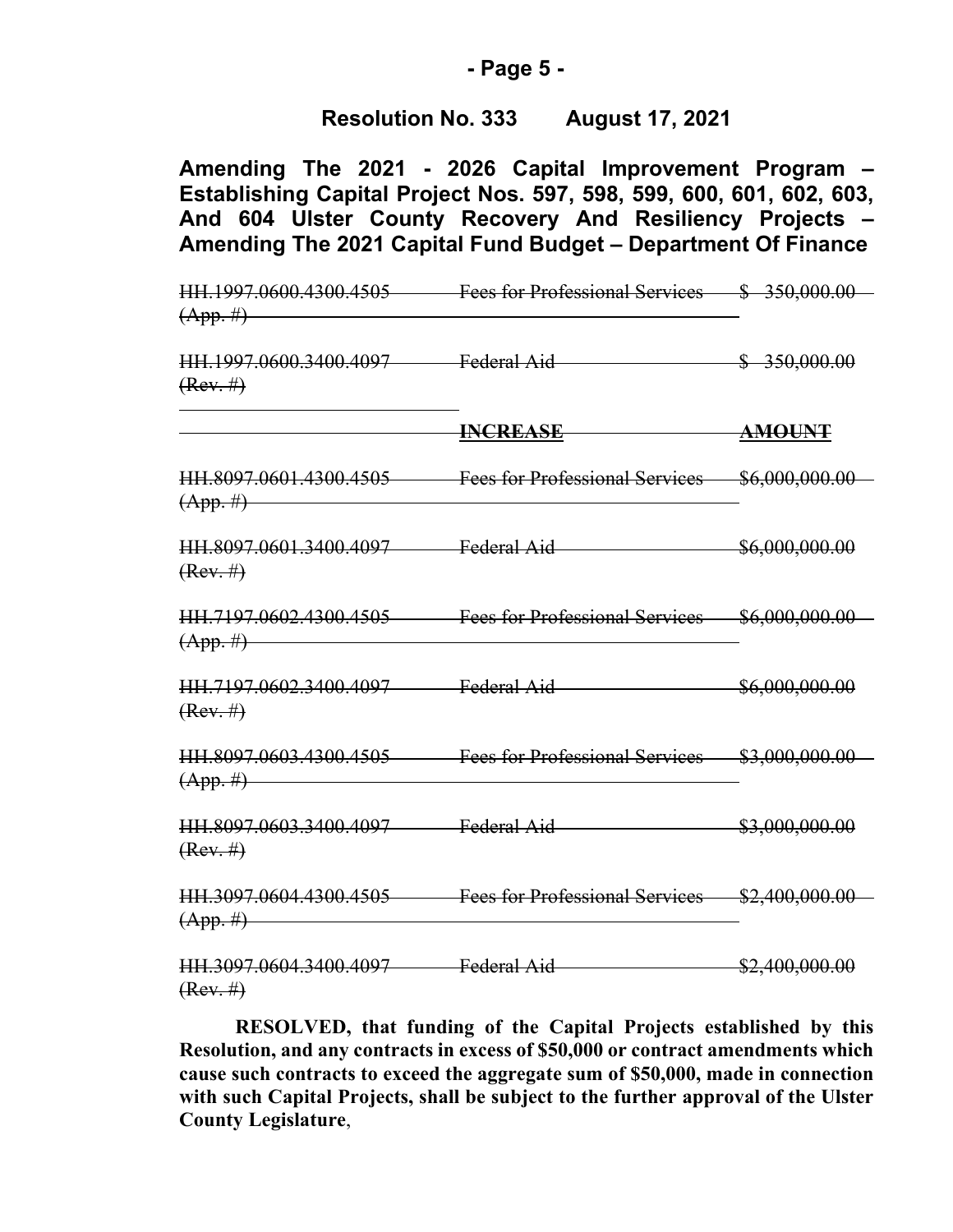### **- Page 6 -**

## **Resolution No. 333 August 17, 2021**

**Amending The 2021 - 2026 Capital Improvement Program – Establishing Capital Project Nos. 597, 598, 599, 600, 601, 602, 603, And 604 Ulster County Recovery And Resiliency Projects – Amending The 2021 Capital Fund Budget – Department Of Finance**

and move its adoption.

### ADOPTED AS AMENDED BY THE FOLLOWING VOTE:

AYES: 18 NOES: 0 (Absent: Legislators Archer, Bruno, Delaune, Maio, and Wawro)

Passed Committee: Public Works and Capital Projects as amended on August 5, 2021

Postponed in Committee: Ways and Means on August 10, 2021 for one week

Passed Committee: Ways and Means as amended on August 17, 2021

FINANCIAL IMPACT: \$30,250,000.00 – COUNTY CAPITAL FUND APPROPRIATIONS \$30,250,000.00 – FEDERAL CAPTIAL FUND REVENUES

Legislator Bartels motioned, seconded by Legislator Ronk, to amend the Resolution to strike certain language and insert additional language in bold, as indicated.

MOTION ADOPTED BY THE FOLLOWING VOTE:

AYES: 18 NOES: 0 (Absent: Legislators Archer, Bruno, Delaune, Maio, and Wawro)